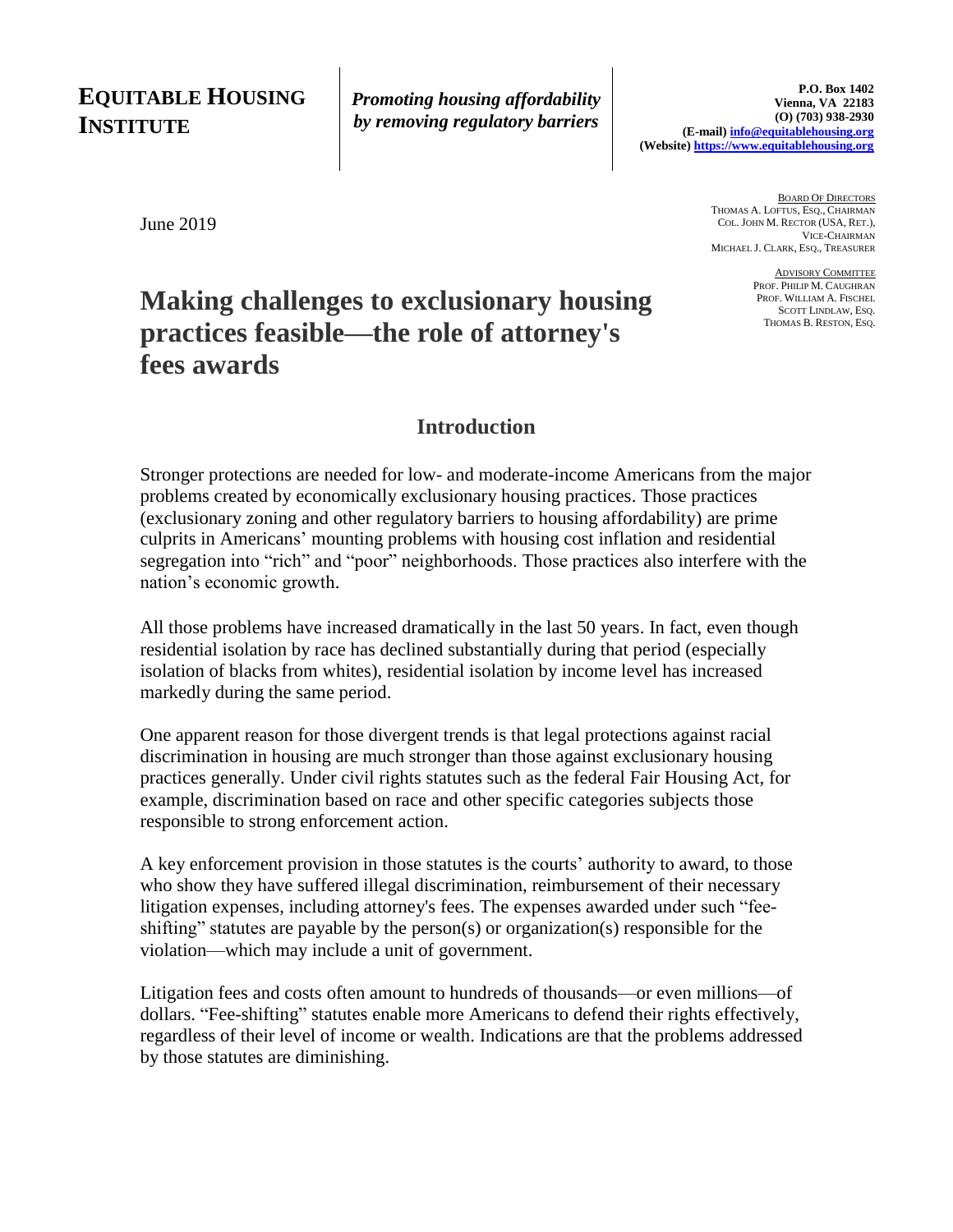By contrast, low- and moderate-income Americans who suffer from the effects of economically exclusionary housing practices generally have no such remedy—unless the practice involved also violates one of those civil rights laws. That is true even though those economically discriminatory practices are widely considered illegal, and that certain of them are specifically prohibited by statute in a number of states.

Serious reform of land use regulations seems necessary, in order to stem the mounting proportion of Americans who are victims of economically exclusionary housing practices. In fact, a virtual consensus has emerged to that effect—among housing policy experts, economists, and even Presidents of the United States, across the political spectrum.

As part of that legal reform, serious consideration should be given to authorizing courts to award *bona fide* victims of illegal economic discrimination reimbursement of their necessary litigation costs—payable by those responsible for the discrimination.

Below, we will summarize:

- 1. The increasing housing affordability problems of low- and moderate-income Americans;
- 2. The mounting interference of economically exclusionary housing practices with American economic growth;
- 3. The increasing residential isolation of Americans by income level in recent decades, while residential isolation by race has been diminishing;
- 4. The much stronger legal protections against racial and certain other forms of discrimination, than against economically exclusionary housing practices generally;
- 5. The fee-shifting provisions of major civil rights laws and related statutes; and
- 6. The financial barriers faced by low- and moderate-income victims of economically exclusionary housing practices, due to the courts' general lack of fee-shifting authority for even proven victims of those unlawful practices.

## **1. Housing is much less affordable than 50 years ago**

Between the 1960's and 2016, the share of American rental households that paid more than 30 percent of their household income for housing doubled, from 23.8 percent to 47.5 percent.  $\frac{1}{1}$  About half of those cost-burdened households (11.0 million) have "severe" burdens—that is, they pay more than 50 percent of their household income for housing.<sup>2</sup>

<sup>&</sup>lt;sup>1</sup> Joint Center for Housing Studies, Harvard Univ., *The State of the Nation's Housing 2018 ("SONH 2018*"*),* p. 5 (2016 is the latest year for which comprehensive data is available). "[S]ince 2001, the fastest growth in cost burden shares has been among moderate-income renters. For example, the share of cost-burdened renters making \$30,000-\$45,000 (in constant dollars) rose from 37 percent in 2001 to 50 percent in 2016. During the same time frame, the share of costburdened renters making \$45,000-\$75,000 nearly doubled from 12 percent to 23 percent." Harvard JCHS, *Housing Perspectives Blog*, July 5, 2018.

<sup>2</sup> *SONH 2018,* pp. 5, 30.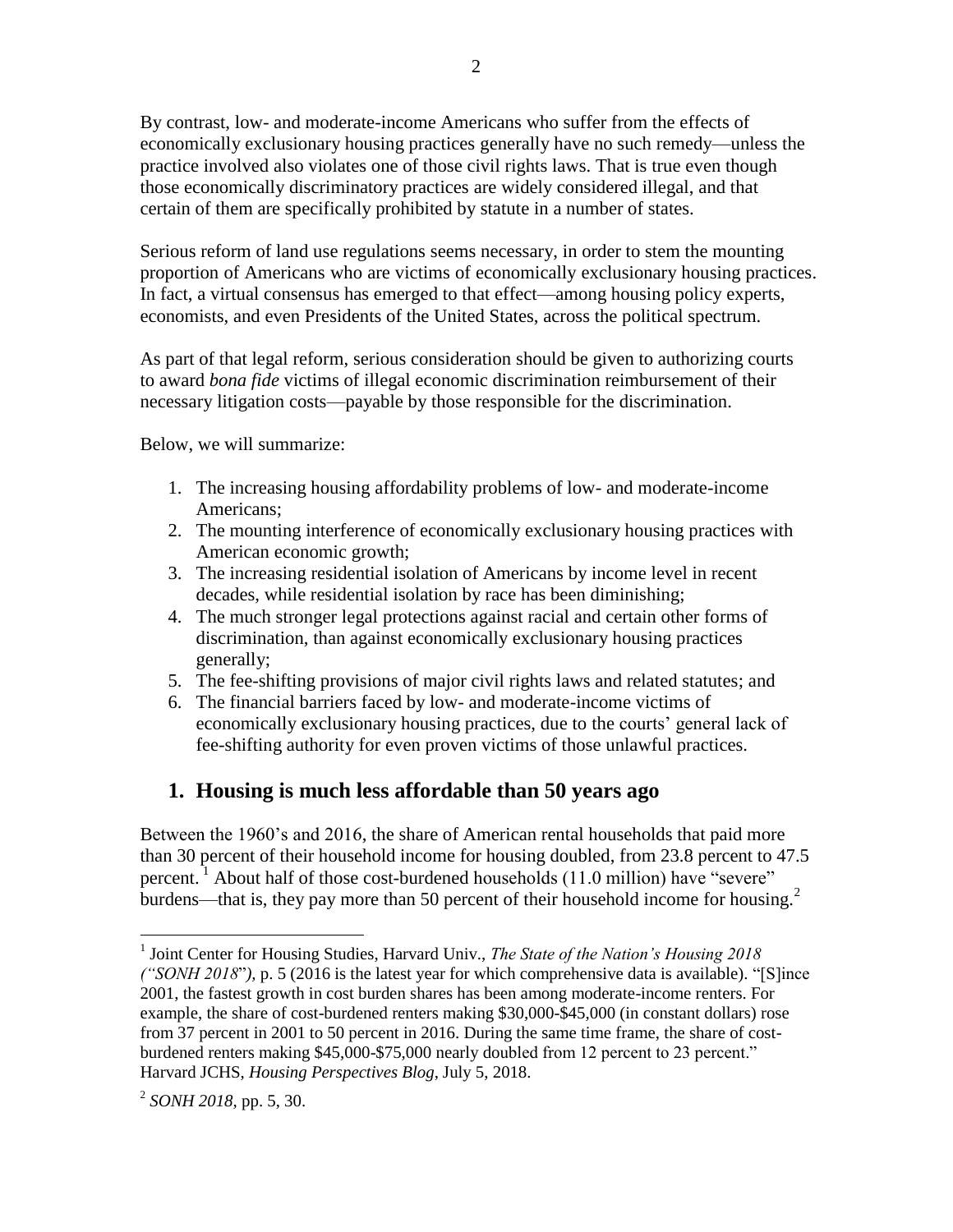Most of those severely cost-burdened households are in the bottom quartile of income. Between 2001 and 2016, funds that households in that quartile had to pay for other basic needs declined from \$730 to just \$590 per month, in inflation-adjusted dollars. Families with children need several times that amount to cover essential non-housing expenses, even in the most affordable metropolitan areas.<sup>3</sup>

The median rent payment in the United States rose 61 percent between 1960 and 2016, while the median income among renters grew only 5 percent (adjusted for inflation). Most low- and moderate-income American households rent their housing, and about 36 percent of U.S. households are renters.<sup>4</sup>

American homeowners also experienced housing price increases far greater than typical income increases, between 1960 and 2016. The median home value increased 112 percent during that period, while median income for owners rose only 50 percent.<sup>5</sup>

### **2. Residential isolation by income has increased dramatically, while residential isolation by race has been declining**

Residential isolation by income has increased markedly since 1970. A rigorous study by the Stanford University Center for Education Policy Analysis found that the percentage of families in America's large metropolitan areas who lived in predominantly "rich" or "poor" neighborhoods more than doubled between 1970 and 2012.

The increase was fairly steady, from 15% to 34% of the overall population of those metros, during that period. 6 There also was a significant, and fairly steady, increase in

<sup>&</sup>lt;sup>3</sup> SONH 2018, p. 31 citing Economic Policy Institute's estimate that families with children need at least \$2,700 per month *in the most affordable metros*. "In sharp contrast, households in the highest quartile saw their incomes climb significantly in 2001–2016 while their monthly housing costs increased only \$20, leaving \$10,600 each month for all other expenses." *Id.*

<sup>4</sup> *See* Pew Research Center, *More U.S. households are renting than at any point in 50 years,* July 19, 2017 (as of 2016, there were about 43.3 million rental households and 75 million owneroccupied households); *SONH 2018,* p. 25 (there was a net increase of about 1.1 million owneroccupied units in 2017, and a net reduction of 180,000 rental households).

<sup>&</sup>lt;sup>5</sup> SONH 2018, p. 5. The divergence of housing costs and household incomes was fairly steady during that period, with the most dramatic changes occurring in the 2000s. Further: "Costburdened shares continue much higher among black (45 percent) and Hispanic households (43 percent) than among Asian and other minority households (36 percent) or white households (27 percent)." *SONH 2018*, p. 31. Even among households within the same income groups, larger shares of minorities than whites are cost burdened. *Id.*

<sup>6</sup> K. Bischoff & S. Reardon, *The Continuing Increase in Income Segregation, 2007–2012*, Stanford Center for Education Policy Analysis, p. 5 (2016); K. Bischoff & S. Reardon, *Residential Segregation by Income, 1970-2009* (2014). In J. Logan (Ed.), *Diversity and Disparities: America Enters a New Century* (New York: The Russell Sage Foundation). The percentage who lived in predominantly "middle-income" neighborhoods declined about a 24%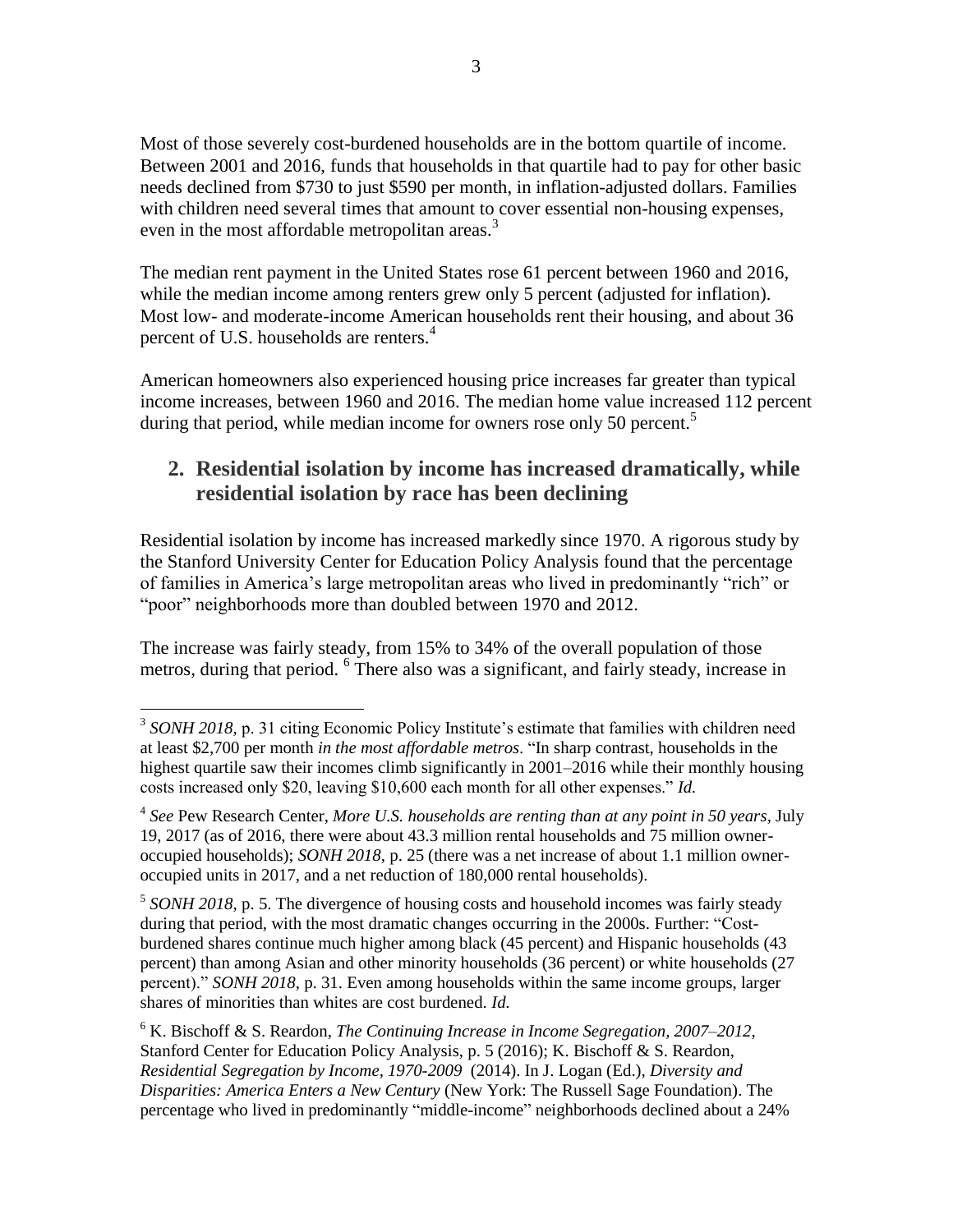income isolation in housing in smaller metropolitan areas during that period, according to that study. $<sup>7</sup>$ </sup>

Another major, recent study, done for the Pew Research Center using a somewhat different methodology, found: "In 2010, 28% of lower-income households lived in majority lower-income tracts, an increase from 23% in 1980." 8 The increase amounted to approximately 22 percent in the proportion of such households..

In contrast, residential isolation by race (especially of blacks from whites) generally has been diminishing for several decades. The Pew Research Center study found. "In 1980, the typical black American lived in a census tract that was 58% black; by 2010, that share dropped to 45%."<sup>9</sup> Another rigorous study also found a downward trend in residential isolation of blacks from whites, "though modest" (about 4.5 percent per decade), which continued steadily from the 1970's across the ensuing decades, dropping from a value of 78% in 1970 to 60% in 2010.<sup>10</sup>

Racial isolation in housing (especially of blacks and whites) still is considered more prevalent than isolation by income level.<sup>11</sup> However, the sharp increase in residential isolation by income cuts against attempts to reduce residential isolation of minority

<sup>8</sup> Richard Fry and Paul Taylor, *The Rise of Residential Segregation by Income*, p. 12 (Pew Research Center, August 1, 2012), posted at: [http://www.pewsocialtrends.org/2012/08/01/the](http://www.pewsocialtrends.org/2012/08/01/the-rise-of-residential-segregation-by-income/)[rise-of-residential-segregation-by-income/.](http://www.pewsocialtrends.org/2012/08/01/the-rise-of-residential-segregation-by-income/)

 $^{9}$ Fry and Taylor, p. 14. In 2010: "African Americans comprised only 12% of the population. The typical white person (63% of the population) lived in a tract that was 77% white; the typical Hispanic (17% of the population) resided in a tract that was 45% Hispanic; and the typical Asian or Pacific Islander (5% of the population) resided in a tract that was 21% Asian or Pacific Islander."

<sup>10</sup>Douglas S. Massey, *The Legacy of the 1968 Fair Housing Act*, p. 8 (HHS Public Access, June 1, 2016) (author manuscript *Sociol Forum* (Randolph N J), 2015), citing Massey, Douglas S. and Denton, Nancy A. *American Apartheid: Segregation and the Making of the Underclass*. Cambridge, MA: Harvard University Press; 1993.

 $11$ According to the Pew Center study: "In 2010, 42% of blacks lived in a census tract that was majority black, compared with 28% of low-income households living in a majority low-income tract and 18% of upper-income households living in a majority upper-income tract." Fry and Taylor, p. 14.

 $\overline{a}$ between 1970 and 2012 (from 85% to 66% of the residents of those metros). Bischoff & Reardon, 2016. Those large metros are home to roughly 65 percent of the total U.S. population. Bischoff  $\&$ Reardon, 2014, p. 7.

<sup>&</sup>lt;sup>7</sup> Bischoff and Reardon, pp. 5, 17 & Table A1. In those smaller metros, according to the study, the percentage of families who lived in predominantly "rich" or "poor" neighborhoods (as opposed to middle-income neighborhoods), rose from 9.6% in 1970 to 21.6% in 2012.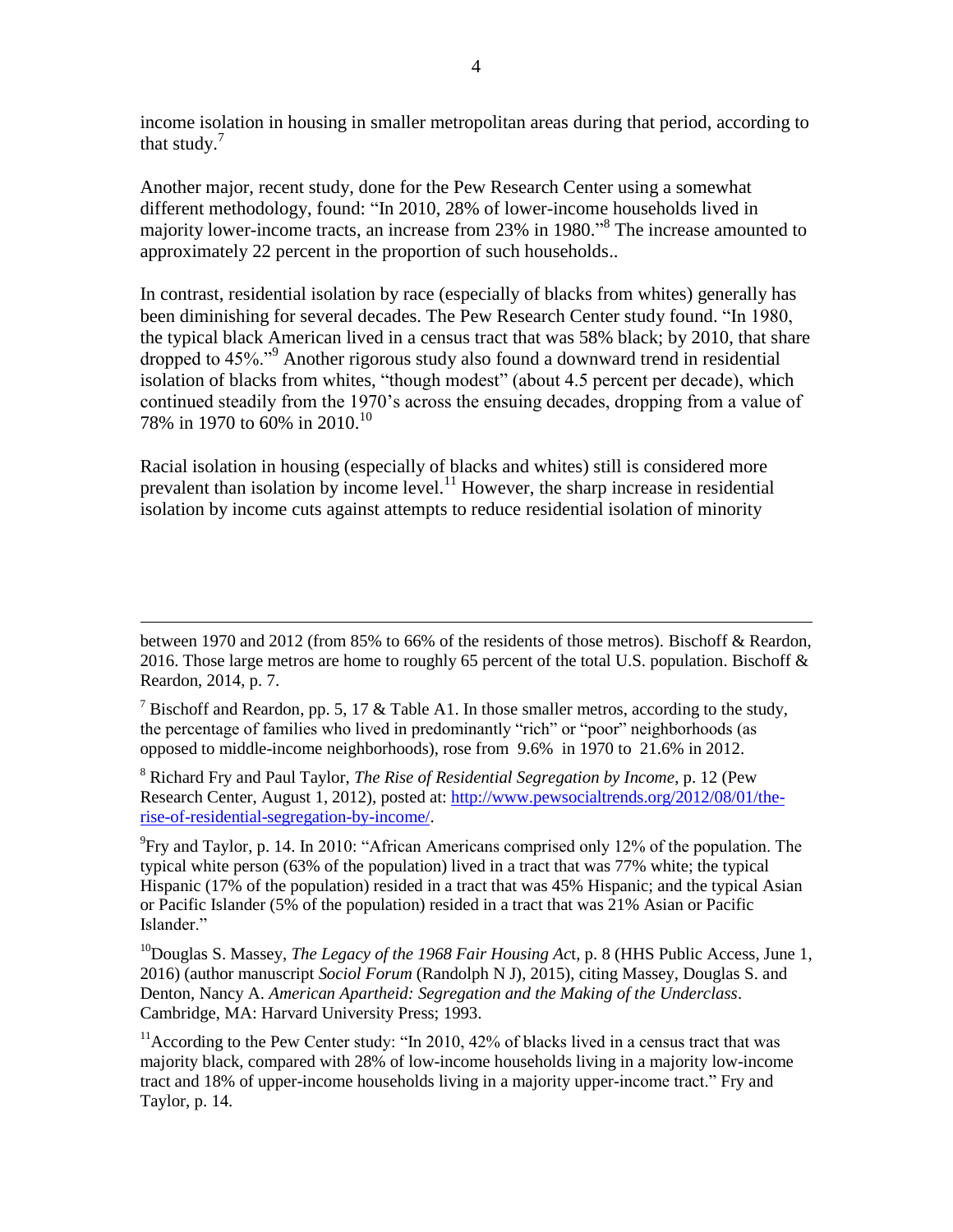groups, because most members of those groups are on the lower end of the income spectrum. $^{12}$ 

#### **3. Economically exclusionary housing practices interfere increasingly with American economic growth**

One major study indicates that a century-long trend of convergence in the average percapita incomes of different States of the Union has slowed considerably since about 1980. Peter Ganong and Daniel Shoag, *Why Has Regional Income Convergence in the U.S. Declined?* National Bureau of Economic Research (NBER), Working Paper 23609 (July 2017). Evidence presented in that study includes:

- a. The tremendous housing price inflation in wealthier states since the 1970's is responsible for slowing that migration and convergence;
- b. The greater restrictions on housing growth in wealthier states since that time are strongly associated with that inflation; and
- c. Almost a third of the rise in economic inequality among American states since 1970 (when American incomes were, by historical standards, most equally distributed) may be accounted for by those trends.

Another major, recent study also indicates that land-use restrictions are a significant drag on economic growth in the United States. Chang-Tai Hsieh and Enrico Moretti, *Housing Constraints and Spatial Misallocation,* 11 American Economic Journal: Macroeconomics, pp. 1–39 (2019).

The creeping web of these regulations has smothered wage and gross domestic product growth in American cities by a stunning 50 percent over the past 50 years. Without these regulations, our research shows, the United States economy today would be 9 percent bigger — which would mean, for the average American worker, an additional \$6,775 in annual income. $^{13}$ 

EHI recently has reviewed other findings that are consistent with that study. For more, please click on EHI's website article: [INTERSTATE EFFECTS OF REG. BARRIERS](https://www.equitablehousing.org/42-organization/154-interstate-effects-of-rbhas.html)  [\(2017\).](https://www.equitablehousing.org/42-organization/154-interstate-effects-of-rbhas.html)

 $12$  "Minorities made up half of the nation's low-wealth households in 2016, up from 39 percent in 1995. They also accounted for more than three-quarters of the growth in low-wealth households between 1995 and 2016." *SOHN 2018,* p. 16.

<sup>&</sup>lt;sup>13</sup> Chang-Tai Hsieh and Enrico Moretti, *How Local Housing Regulations Smother the U.S. Economy,* New York Times, Sept. 6, 2017.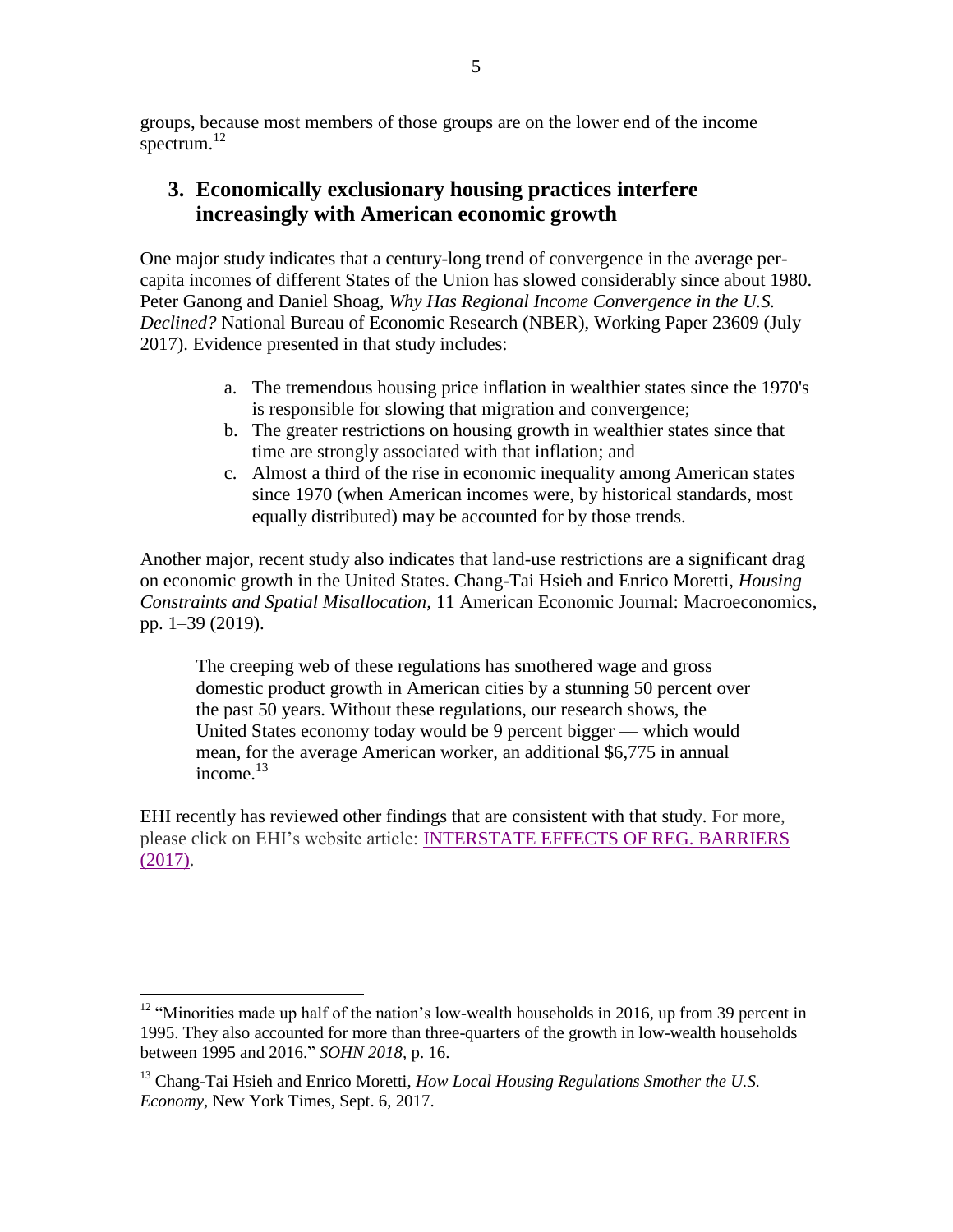### **4. Much stronger legal protections exist against racial and certain other forms of discrimination, than against economically exclusionary housing practices generally**

Various federal civil rights statutes, including the Fair Housing Act, carry heavy penalties for discrimination based on race or other protected categories (even criminal penalties where appropriate). Such statutes may be enforced by the U.S. Department of Justice, as well as by federal administrative agencies. $14$ 

Many of those statutes also give private individuals a right to challenge prohibited discrimination against them personally, through legal action. Private enforcement is a crucial means of combating housing discrimination. According to the National Fair Housing Alliance:

- In 2016, private fair housing organizations investigated 70 percent of the complaints filed nationwide—almost twice as much as all federal, state, and local government agencies combined; $^{15}$  and
- More than 70 percent of the cases brought before the U.S. Dep't of Housing and Urban Development (HUD), in which a fair housing organization is a complainant or co-complainant, result in conciliation or a finding of reasonable cause to believe that unlawful discrimination occurred.<sup>16</sup>

There is no similar federal statute attempting to regulate economically discriminatory housing practices. Certain states have enacted statutes that attempt to control exclusionary housing practices (the first being Massachusetts' Comprehensive Permit Law, enacted in 1969).  $^{17}$  Also, landmark judicial decisions by the highest courts of numerous states also declare exclusionary zoning to be unlawful.<sup>18</sup>

<sup>16</sup> *Id.*, citing DB Consulting Group, Inc., *Study of the Fair Housing Initiatives Program* (May 2011).

<sup>17</sup> Examples of those state statutes are:

- Massachusetts—*Comprehensive Permit Law*, Mass. Gen. Laws Ann., Ch. 40B, §§ 20-23 (enacted 1969)
- California—*Housing Element Law*, Cal. Gov't Code §§ 65580, 65583.1 et seq (enacted 1971)
- Oregon—*Comprehensive Land Use Planning*, Or. Rev. Stat. 197.312 (enacted 1973)
- New Jersey—*New Jersey Fair Housing Act,* N. J. Rev. Stat. §§ 52:27D 301-29 (enacted 1985)
- Connecticut—*Affordable Housing Land Use Appeals Procedure*, Conn. Gen. Stat. § 8- 30g (enacted 1989)

<sup>14</sup> *See, e.g.,* U.S. Department of Justice Civil Rights Division, *Statutes Enforced*, posted at: <https://www.justice.gov/crt/page/file/962196/download> (accessed June 25, 2019).

<sup>15</sup> National Fair Housing Alliance (NFHA), *2017 Fair Housing Trends Report: The Case for Fair Housing*, p. 50 (2018).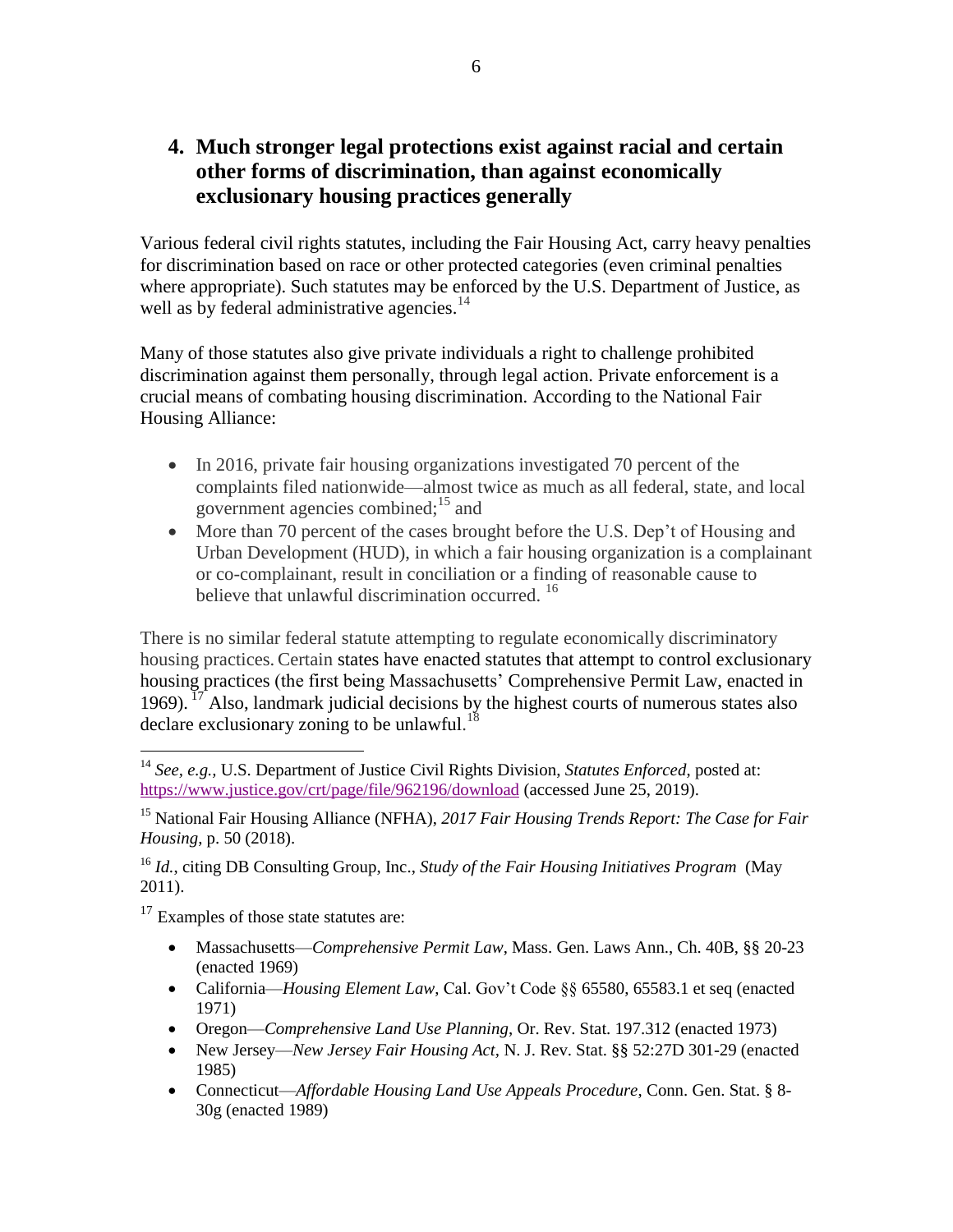However, the effects of those statutes and judicial decisions have been limited. A 2017 analysis of the results of state and local affordable housing programs to date, co-authored by the Principal Economist of the Federal Reserve Board and a Professor of Planning at Columbia University, concluded:

Unfortunately, most state and local programs have produced relatively small numbers of affordable units, and so are unlikely to substantially meet the demand for below-market-rate housing. Moreover, low-cost housing tends to be built where land is cheap and political opposition is muted, which in practice limits the ability of low-income families to move into neighborhoods with more employment opportunities, better schools, lower crime, and higher-quality public and private services.<sup>19</sup>

Similarly, leading housing economists Edward Glaeser and Joseph Gyourko recently observed: "There have been some attempts at the state level to soften severe local land use restrictions, but they have not been successful."<sup>20</sup>

A virtual consensus has emerged recently—among housing policy experts, economists, and even Presidents of the United States, across the political spectrum—that land use regulations often include such serious barriers to housing affordability for low- and moderate-income Americans that broad-based reforms of those regulations are needed. <sup>21</sup>

There is a recent proposal to create "a new Economic Fair Housing Act," at either the state or federal levels, to assist the high percentage of Americans of all races who are excluded from resource-rich neighborhoods by exclusionary zoning and other exclusionary government regulations.  $^{22}$  But as yet, such discrimination generally is not under strong legal constraints.

 Rhode Island—*Low and Moderate Income Housing Act*, R.I. Gen. Laws § 45-53-1 (enacted 1991)

 $\overline{a}$ 

- Illinois—*Affordable Housing Planning and Appeal Act*, 310 Ill. Comp. Stat. 67/1-60, Sec. 67/30(b) (enacted 2004)
- New Hampshire—*Workforce Housing,* N.H. Rev. Stat. § 674:58-61 (enacted 2008).

 $18$  For more on those judicial decisions, please click on EHI's Home Page, [https://www.equitablehousing.org/,](https://www.equitablehousing.org/) and access the Background article on [Exclusionary Housing](index.php?option=com_content&view=article&id=47:exclusionary-housing-policies&catid=43)  [Policies.](index.php?option=com_content&view=article&id=47:exclusionary-housing-policies&catid=43)

<sup>19</sup> Lance Freeman & Jenny Schuetz, *Producing Affordable Housing in Rising Markets: What Works?*, 19 Cityscape 217, 228 (2017).

<sup>20</sup> Ed Glaeser and Joe Gyourko, *The Economic Implications of Housing Supply* (NBER Working Paper 23833 (Sept. 2017), posted at [http://www.nber.org/papers/w23833.](http://www.nber.org/papers/w23833)

 $21$  For more on that emerging consensus, please click on EHI's website article: **EMERGING** [CONSENSUS ON REGULATORY BARRIERS TO HOUSING AFFORDABILITY.](https://www.equitablehousing.org/images/PDFs/Emerging-consensus-on-RBHAs.EHI-memo-final-2.pdf)

 $22$  One new legislative approach has been suggested recently by Century Foundation Senior Fellow Richard D. Kahlenberg: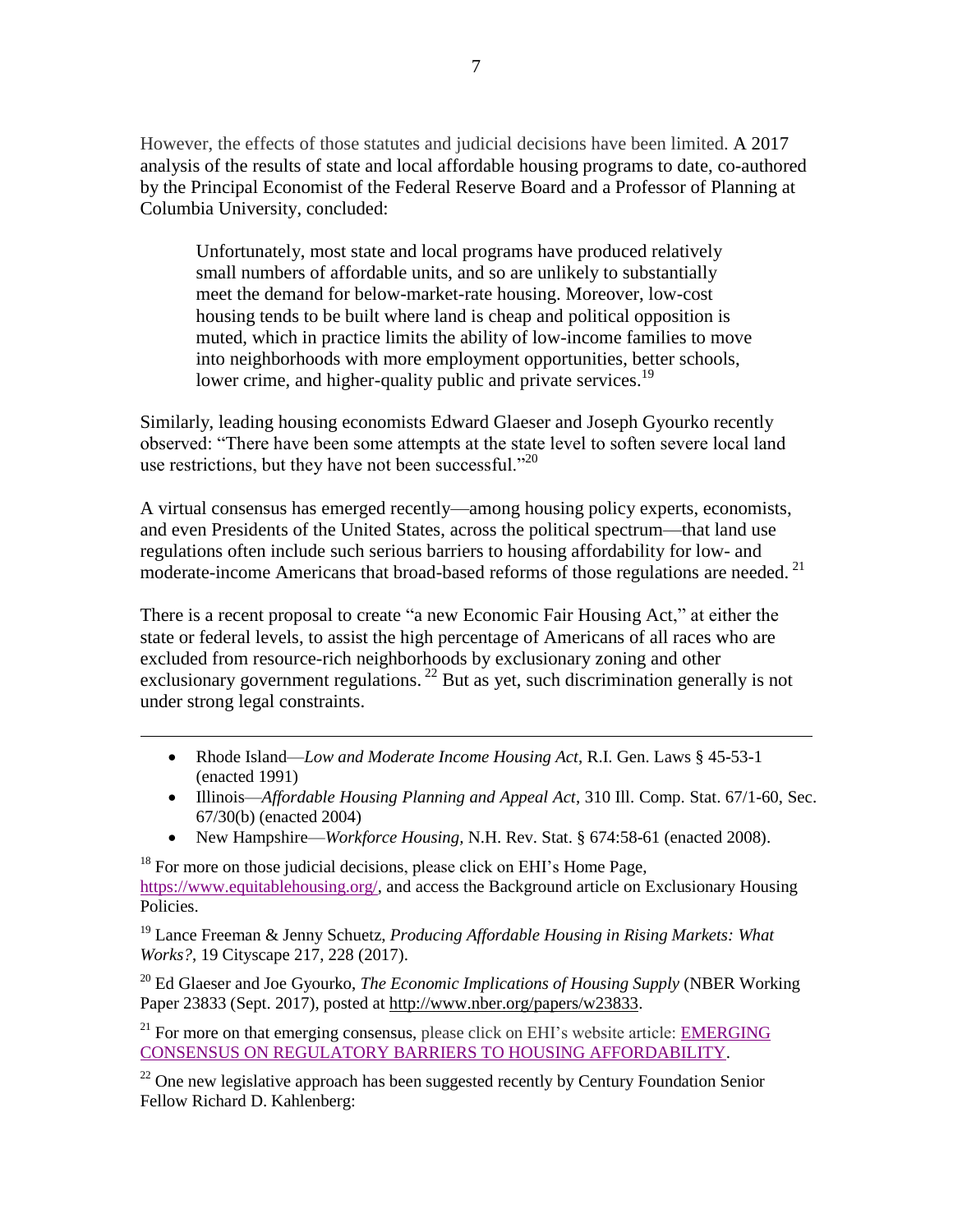**5. A key feature of anti-discrimination statutes is the courts' discretionary authority to order reimbursement, by the party responsible for unlawful discrimination, of the legal expenses of proven victims**

The individual right of low- and moderate-income people to challenge unlawful discrimination depends heavily on the prospect of having their necessary legal expenses reimbursed by the party(ies) responsible for the violation. Therefore, many antidiscrimination statutes authorize courts to order that persons found in violation reimburse the legal fees incurred by the people whose rights have been violated.

Here, we focus on those "fee shifting" provisions of anti-discrimination statutes. Those provisions are exceptions to the "American rule," under which people who take legal action in the United States generally must bear the entire legal expense (other than minor "court costs") of vindicating their rights, even if they are poor and overcome well-funded opponents in protracted litigation.<sup>23</sup> Our nation "stands in a small minority among the industrialized democracies" in that regard. $^{24}$ 

The American Rule poses a barrier to the enforcement of legal rights of low- and moderate-income people regarding exclusionary housing practices cases generally. Often, those rights effectively are denied through the exclusionary zoning and housing-related actions of well-funded local governments that have experienced litigators on staff to defend those actions. Low- and moderate-income people whose rights are violated in that way cannot be expected to bear the often enormous costs of litigation to have those actions overturned.

To complete the unfinished business of the civil rights movement—and to address rising segregation by income—we need a new set of policies to update the 1968 [federal Fair Housing Act]. Such a new Economic Fair Housing Act would help the vast majority of Americans—of all races—who are excluded from resource-rich neighborhoods not merely by market forces, but also by government regulation.

 $\overline{a}$ 

Richard D. Kahlenberg, *An Economic Fair Housing Act* (Century Foundation, August 3, 2017), posted at: [https://tcf.org/content/report/economic-fair-housing-act/.](https://tcf.org/content/report/economic-fair-housing-act/)

<sup>23</sup> *E.g., Alyeska Pipeline Service Co. v. Wilderness Society*, 421 U.S. 240 (1975); *see generally, e.g.,* Martin A. Schwartz & John J. Kirlin, *Section 1983 Litigation: Statutory Attorney's Fees,* § 1.02[B](1) (June 2018 update) ("under the 'American Rule,' the prevailing party in litigation cannot collect attorney's fees from the losing party absent statutory or contractual authority, the existence of a common fund, or the losing party's contemptuous or bad faith conduct").

<sup>24</sup> Thomas D. Rowe, Jr., *The Legal Theory of Attorney Fee Shifting: A Critical Overview*, 1982 Duke L.J. 651 (1982) ("The English routinely include an assessment for a reasonable attorney's fee in the costs to be borne by a losing party; the usual rule on the Continent is similarly to assess the loser for at least part of the winner's attorney fees.") (citing authorities).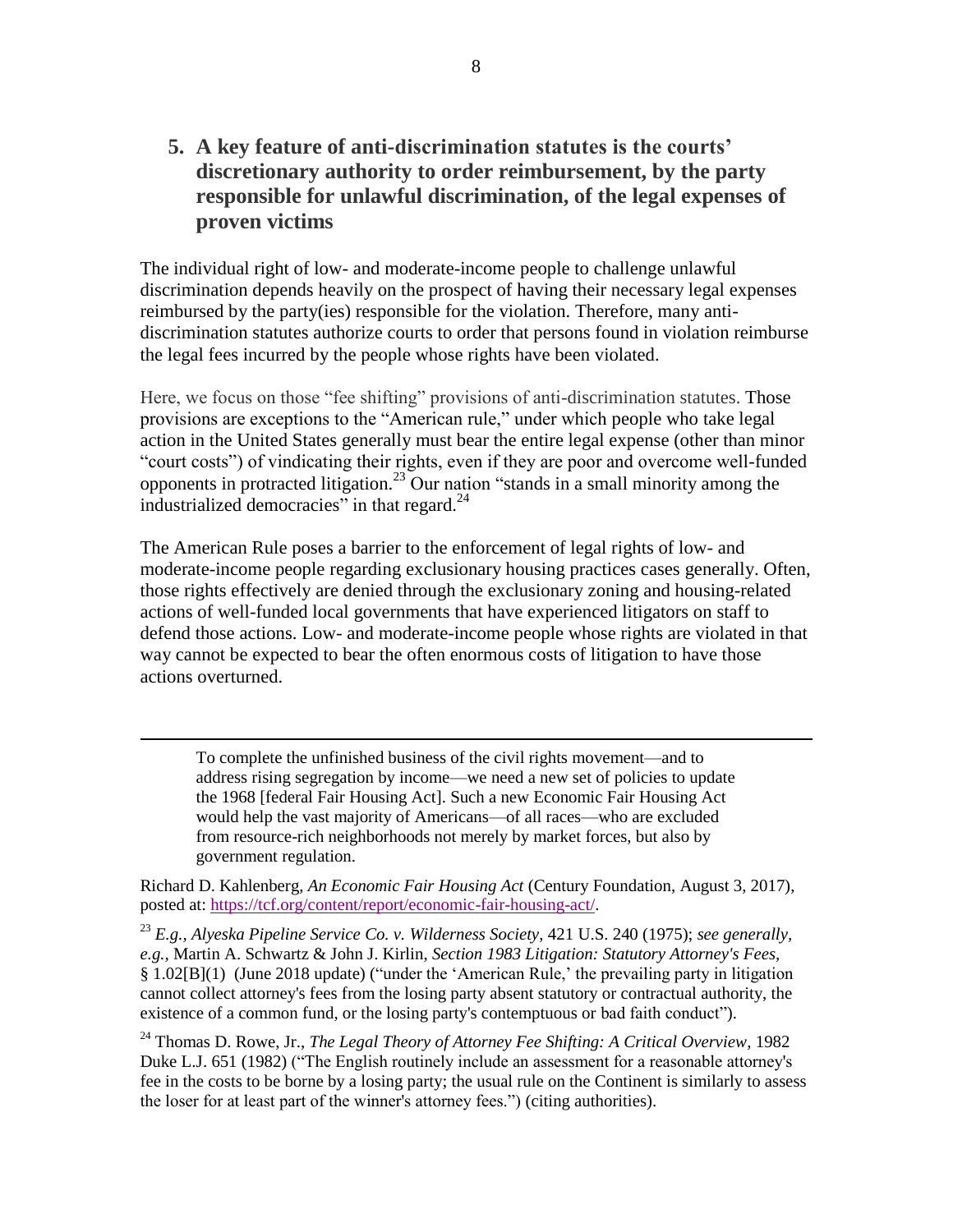However, there is a recent trend in American statutes toward authorizing fee-shifting notably in civil rights cases, including housing discrimination cases.<sup>25</sup> A "dramatic increase in the number of U.S. fee-shifting statutes occurred" during the  $1970$ 's.<sup>26</sup> Most of those statutes were enacted after the Supreme Court's 1975 decision limiting nonstatutory fee-shifting. *Alyeska Pipeline Co. v. Wilderness Soc'y*, 421 U.S. 240 (1975).<sup>27</sup>

The number of fee-shifting statutes at the federal level had grown to at least 153 by the early 1980's,<sup>28</sup> and there were roughly 200 such statutes by 2008.<sup>29</sup> On the state level, a 1983 survey identified 1,974 laws providing for some type of fee shifting.<sup>30</sup> Ten years later, a survey estimated that the number of such laws had almost doubled—"a remarkable increase in a decade."<sup>31</sup>

Among the fee-shifting provisions in statutes relevant to housing discrimination are the federal Fair Housing Act, the Civil Rights Attorney's Fees Act of 1976, the Equal Access to Justice Acts at the federal and state levels; and the Religious Land Use and Institutionalized Persons Act of 2000 (RLUIPA). A summary of those provisions, and indications of their real-world effects, follows.

 $25$  Rowe, 1982 Duke L.J. 651, 663-64.

 $\overline{a}$ 

Awards of attorneys' fees are often designed to help to equalize contests between private individual plaintiffs and corporate or governmental defendants. Thus, attorneys' fees provisions are most often found in civil rights, environmental protection, and consumer protection statutes.

Congressional Research Service (CRS), *Awards of Attorneys' Fees by Federal Courts and Federal Agencies*, Summary, p. i (updated June 20, 2008).

<sup>26</sup> Susan M. Olson, *Symposium on Fee Shifting: Article: How Much Access to Justice from State "Equal Access To Justice Acts*"? 71 Chi.-Kent L. Rev. 547, 551 & n. 13 (citing "articles that emphasize one-way shifts and thus are especially relevant to EAJAs," including Bruce Fein, *Citizen Suit Attorney Fee Shifting Awards: A Critical Examination of Government-"Subdsidized" Litigation*, 47 Law & Contemp. Probs. 211 (1984); Robert V. Percival & Geoffrey P. Miller, *The Role of Attorney Fee Shifting in Public Interest Litigation*, 47 Law & Contemp. Probs. 233 (1984).") *Id.* Olson also cited Frances K. Zemans, *Fee Shifting and The Implementation of Public Policy*, 47 Law & Contemp. Probs. 187 (1984).

<sup>27</sup> Robert V. Percival & Geoffrey P. Miller, *The Role of Attorney Fee Shifting in Public Interest Litigation*, 47 Law & Contemp. Probs. 233 (1984).") However, many such statutes already existed. *Id.,* citing *Alyeska*, 421 U.S. at 260, n.33.

<sup>28</sup> *See generally* Olson, 71 Chi.-Kent L. Rev. at 552 (citing Alba Conte, 2 *Attorney Fee Awards*  321-30 (2d ed. 1993)).

<sup>29</sup> Congressional Research Service (CRS), *Awards of Attorneys' Fees by Federal Courts and Federal Agencies*, Summary & pp. 64-114 (updated June 20, 2008).

<sup>30</sup> Olson, 71 Chi.-Kent L. Rev. at 552 , citing Note, *State Attorney Fee Shifting Statutes: Are We Quietly Repealing the American Rule?* 47 Law & Contemp. Probs. 321, 323 (1984).

 $31$  Olson, 71 Chi.-Kent L. Rev.at 552 (her survey estimated a total of 3,918 such laws as of May, 1993).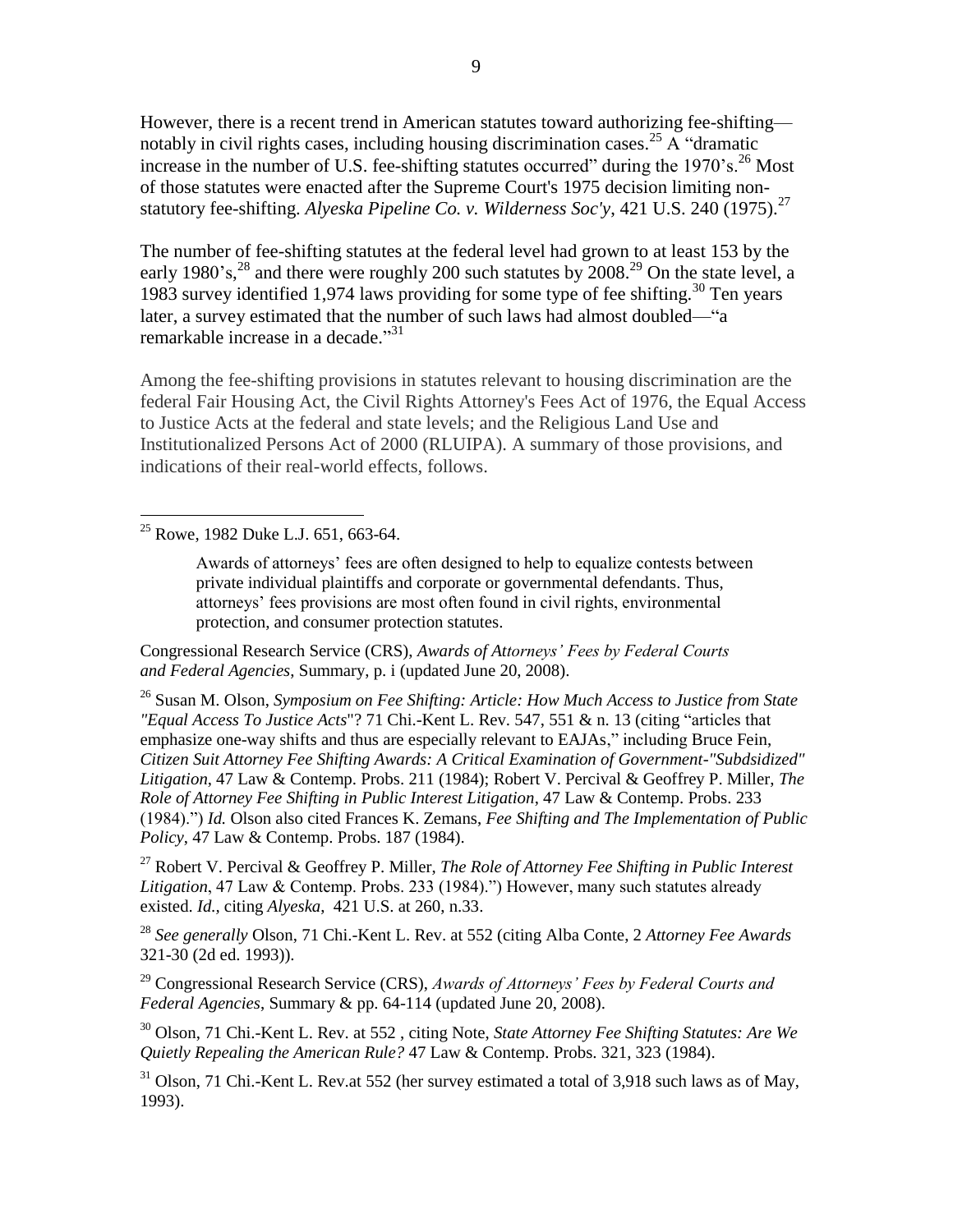#### **a. Fair Housing Act** <sup>32</sup>

That statute is a major federal civil rights law<sup>33</sup> that prohibits housing discrimination based on race, color, religion, sex, handicap, familial status, and/or national origin. Its provisions apply to housing discrimination claims brought in state court as well as federal  $\frac{2}{3}$ court.<sup>34</sup>

The Fair Housing Act, enacted in 1968, included an attorney's fees provision to enable low- and moderate-income victims of violations to afford the expenses of proving unlawful discrimination in litigation. Originally, the court's authority to award attorney's fees was limited to victims who were "not financially able to assume" the cost of attorney's fees. <sup>35</sup> However, that restriction came to be seen by many in Congress as a "severe limit . . . upon the availability of attorney's fees for victims of discrimination."<sup>36</sup>

The restriction was eliminated in the 1988 Fair Housing Act Amendments,  $37$  in order to remove one of the "barriers to the use of court enforcement by private litigants."<sup>38</sup> The

<sup>32</sup> 42 U.S.C. § 3601 *et seq*. (Title VIII of P.L. 90-284, 82 Stat. 81 (April 11, 1968), as amended).

<sup>33</sup> *See generally, e.g.,* Mark D. Boveri, *Note, Surveying the Law of Fee Awards under the Attorney's Fees Awards Act of 1976*, 59 Notre Dame L. Rev. 1293, 1294 (1984).

<sup>34</sup> *See* 42 U.S.C.A. § 3613(a)(1)(A).

 $\overline{a}$ 

<sup>35</sup> That provision (Public Law 90-284, Sec. 812(c) (1968)) stated that in civil suits by private persons for redress of violations, the court may grant as relief:

court costs and reasonable attorney fees in the case of a prevailing plaintiff: *Provided* That the said plaintiff in the opinion of the court is not financially able to assume said attorney's fees.

That provision also stated that "the court . . . may appoint an attorney for the plaintiff and may authorize the commencement of a civil action upon proper showing without the payment of fees, costs, or security."

<sup>36</sup> Robert G. Schwemm, *Housing Discrimination Law and Litigation*, § 25:17 (July 2018 Update) (quoting remarks of Sen. Cranston, 134 Cong. Rec. S10556 (1988)).

 $37$  That provision now states that in such actions, "the court, in its discretion, may allow the prevailing party, other than the United States, a reasonable attorney's fee and costs. The United States shall be liable for such fees and costs to the same extent as a private person." P.L. 100-430, § 8(2),102 Stat. 1633 (1988).

The 1988 Fair Housing Act Amendments changed the appointment of counsel provision of the staute to authorize the court to appoint an attorney for *either party* in the case, as well as to waive fees, costs, or security for any party who is financially unable to bear those costs. P.L. 100-430, § 8(2), 42 U.S.C.A. § 3613(b)

<sup>38</sup> House Comm. on the Judiciary, *Fair Housing Amendments Act of 1988*, H.R. Doc. No. 711, 100th Cong., 2d Sess., p. 13). *See generally,* Schwemm, *Housing Discrimination Law and Litigation*, § 25:17. "[I]n their analysis of segregation trends through 1980, Massey and Denton (1993) detected little movement toward integration between 1970 and 1980. Owing to the technical limitations of the time, however, they only studied segregation trends in the 50 largest metropolitan areas. In subsequent decades, moreover, metropolitan America was radically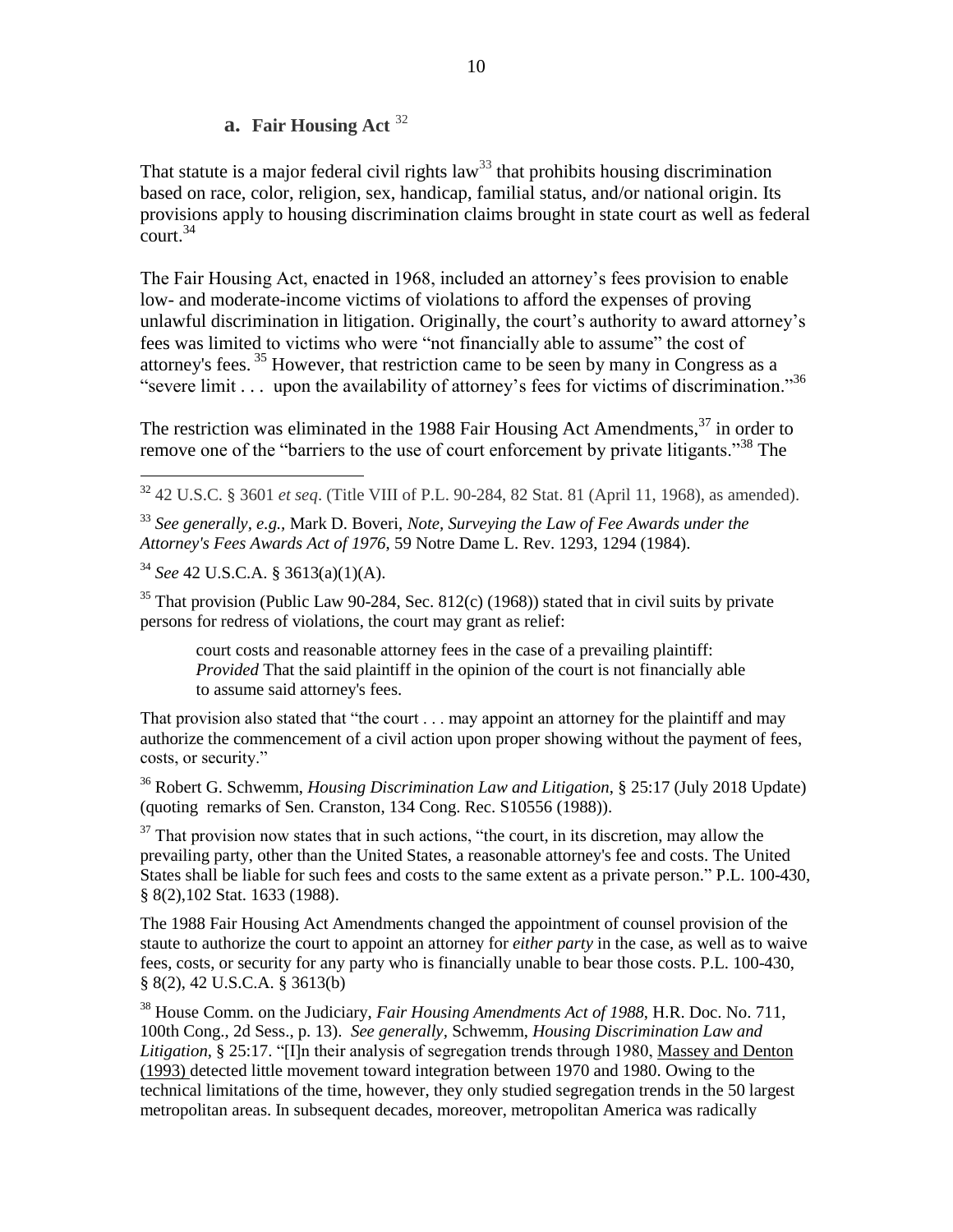1988 amendments also eliminated most of the statute's restrictions on federal enforcement efforts, and creation of a number of new powers for the enforcement agencies (HUD and the Justice Department).<sup>39</sup>

The Fair Housing Act actually may be used by victims of economically exclusionary housing practices that have a demonstrable, "disparate impact" on a minority group or individual in a protected category.<sup>40</sup> The protected categories are race, color, religion, sex, handicap, familial status, and national origin.

However, the Fair Housing Act is not designed to solve the general problem of economically exclusionary housing practices. The major increase in residential segregation by income level, discussed above, while residential segregation by race has declined substantially, indicates the statute's limitations.<sup>41</sup>

#### **b. Civil Rights Attorney's Fees Awards Act of 1976 (CRAFA)** <sup>42</sup>

That statute authorizes a court, in its discretion, to award a reasonable attorney's fee to the "prevailing party" in an action brought under numerous, major civil rights laws.<sup>43</sup> The

transformed by mass immigration and rising inequality to produce a dramatically different urban context." Douglas S. Massey, *The Legacy of the 1968 Fair Housing Ac*t, p. 8 (HHS Public Access, June 1, 2016) (author manuscript *Sociol Forum* (Randolph N J), 2015).

<sup>39</sup> Robert G. Schwemm, *The Future of Fair Housing Litigation*, 26 J. Marshall L. Rev. 745, (1993)

 $40$  The U.S. Supreme Court recently resolved differing judicial interpretations of the Fair Housing Act, by holding that it prohibits housing practices that have a disproportionately adverse effect ("disparate impact") on members of protected minority groups—regardless of the intent behind those practices. There is no violation, however, if those practices have a legally justifiable purpose and are properly limited in scope. *Texas Dept. of Housing and Community Affairs v. Inclusive Communities Project (ICP)*, 135 S.Ct. 2507 (2015).

 $41$  Although the FHA aims to help "level the playing field" for minority group members, but the housing shortages that are caused by exclusionary housing practices would cause the "playing field" to remain very deficient, even if it were "level." Also, in many situations it will be difficult to prove that an exclusionary housing policy that is neutral on its face has a disparate impact on a minority-group member. Proving a disparate impact on minority-group members often may require a sophisticated analysis of statistics that would not be necessary to establish an economically exclusionary housing practice.

 $42$  42 U.S.C. § 1988(b).

 $\overline{a}$ 

 $^{43}$  The key language of that provision, for present purposes, is that "the court, in its discretion, may allow the prevailing party, other than the United States, a reasonable attorney's fee" as part of the costs that routinely are payable by the party in violation. 42 U.S.C. § 1988(b). (The provision does not apply to actions against a judicial officer, unless that officer's action (or inaction) "was clearly in excess of such officer's jurisdiction.")

Expert fees may be included in the attorney's fee allowed to the prevailing party, under 42 U.S.C. § 1988(c), for violations of 42 USC § 1981 (racial discrimination in the making and enforcing of contracts) and § 1981a (intentional discrimination in employment).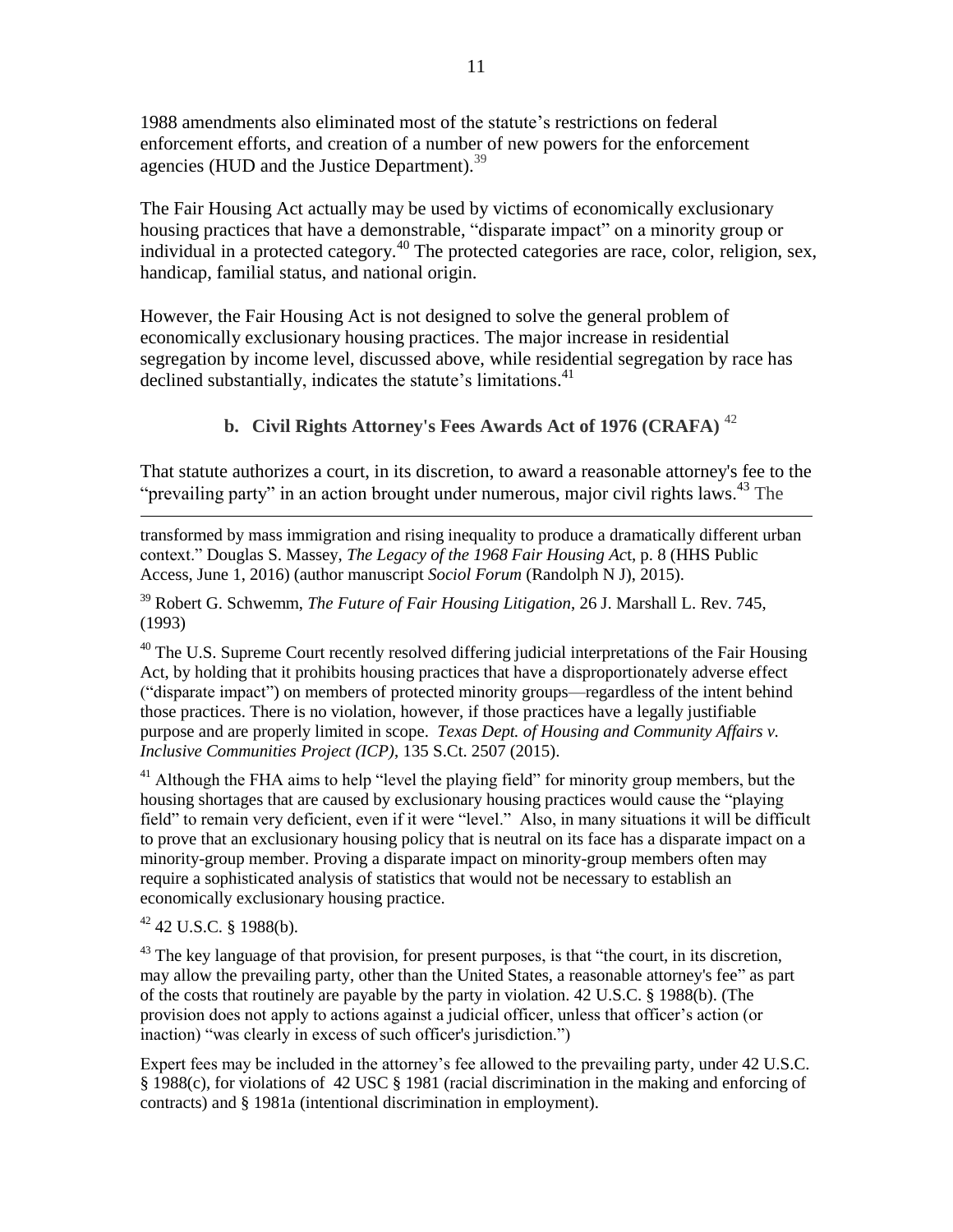statute's terms are substantially identical to those of the of the Fair Housing Act's current attorney's fee provision. 44

In enacting CRAFA, Congress intended to achieve consistency in the fee-shifting approach of federal civil rights statutes, in the wake of *Alyeska.* Certain civil rights statutes (including the Fair Housing Act) expressly authorized awards of attorney's fees, but other civil rights statutes did not.  $45$ 

The Senate Judiciary Committee, which reported favorably on the bill, recognized that the congressional policies contained in civil rights laws depend heavily on enforcement by private citizens. The committee noted that since many private citizens are without sufficient funds to finance a lawsuit, especially where merely prospective relief is sought, to preclude the award of fees effectively frustrates the purpose of civil rights laws.  $46$ 

The goal of opening the federal judiciary's doors to more civil rights plaintiffs was fulfilled. Within five years of enactment of CRAFA, the number of civil rights cases brought against state and local governments for deprivation of civil rights, under 42 U.S.C. §  $1983$ ,<sup>47</sup> increased by two-thirds.<sup>48</sup>

The United States Supreme Court has affirmed the role of CRAFA in allowing lowincome Americans to defend their civil rights. *See, e.g., Perdue v. Kenny A.,* 559 U.S. 542, 558 (2010) ("Section 1988 serves an important public purpose by making it possible

<sup>45</sup> *See generally, e.g.,* Mark D. Boveri, *Note, Surveying the Law of Fee Awards under the Attorney's Fees Awards Act of 1976*, 59 Notre Dame L. Rev. 1293 (1984), citing S. REP. No. 94- 1011, 94th Cong., 2d Sess. 1, reprinted in 1976 U.S. CODE CONG. & AD. NEWS 5908-09.

 $^{46}$  Boveri, 59 Notre Dame L. Rev. at 1294, and n. 10 & 11, citing S. REP. No. 94-1011, at 2-3, reprinted in 1976 U.S. CODE CONG. & AD. NEWS at 5910-11.

 $47$  42 U.S.C.A. § 1983 provides in part:

 $\overline{a}$ 

Every person who, under color of any statute, ordinance, regulation, custom, or usage, of any State or Territory or the District of Columbia, subjects, or causes to be subjected, any citizen of the United States or other person within the jurisdiction thereof to the deprivation of any rights, privileges, or immunities secured by the Constitution and laws, shall be liable to the party injured in an action at law, suit in equity, or other proper proceeding for redress . . . .

<sup>48</sup> Boveri, 59 Notre Dame L. Rev. at 1295, citing Diamond, *The Firestorm Over Attorney Fee Awards,* 69 A.B.A. J. 1420 (1983). According to the Administrative Office of the U.S. Courts, the number of lawsuits filed against state and local governments rose from 17,543 in 1976 to 29,173 in 1981. Diamond at 1420.

<sup>44</sup> Robert G. Schwemm, *Housing Discrimination Law and Litigation*, § 25:17 (July 2018 Update). Schwemm notes three differences between the fee award provisions of the Fair Housing Act and § 1988(b). Unlike § 1988(b), the Fair Housing Act's fee provision: (1) contains a specific waiver of the federal government's immunity to fee awards; (2) contains no explicit authorization for recovery of expert fees as part of the attorney's fee; and (3) explicitly includes "fee and costs," whereas the last part of § 1988 reads "fee as part of the costs." *Id.*, n. 4.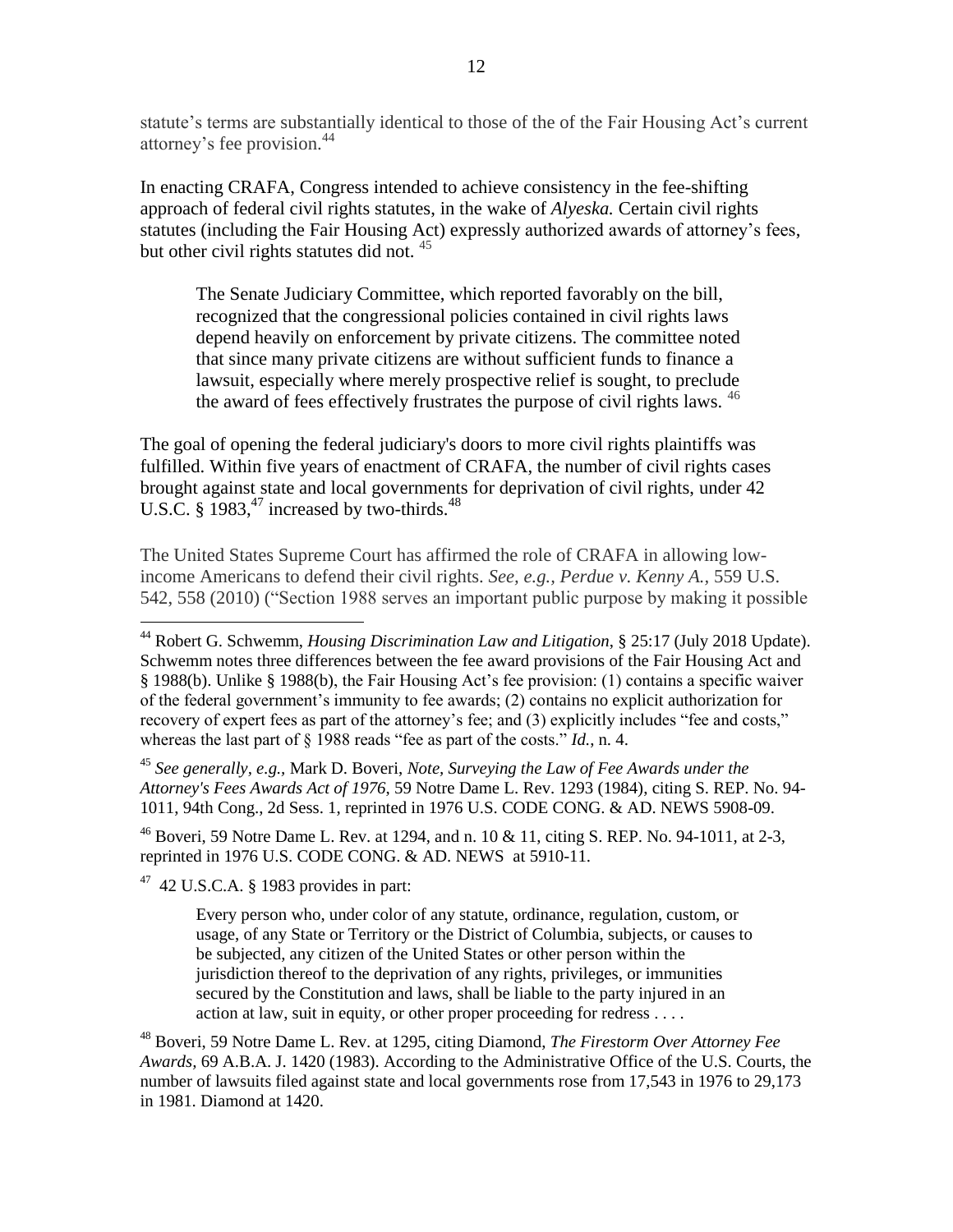for persons without means to bring suit to vindicate their rights"). A plurality of the Court explained in another case:

Congress recognized that private-sector fee arrangements were inadequate to ensure sufficiently vigorous enforcement of civil rights. In order to ensure that lawyers would be willing to represent persons with legitimate civil rights grievances, Congress determined that it would be necessary to compensate lawyers for all time reasonably expended on a case.<sup>49</sup>

*City of Riverside v. Rivera*, 477 U.S. 561, 578 (1986) (plurality opinion):

**c. Equal Access to Justice Acts (EAJAs)—federal and state** 

Certain housing-related issues not addressed by the Fair Housing Act or other federal civil rights laws could be subject to fee shifting under the federal Equal Access to Justice Act (EAJA)<sup>50</sup> (or even under some of the state EAJAs). The federal EAJA originally was enacted in 1980,<sup>51</sup> and it was made permanent in 1985.<sup>52</sup> It allows a successful claimant in proceedings against federal agencies (including HUD, for example), to be awarded its reasonable attorney's fees by the opposing party in appropriate circumstances. The EAJA:

expanded the federal government's liability for awards of attorney's fees beyond the traditional realms of civil rights laws and open government laws, and broadly waived the sovereign immunity of the United States with respect to payment of attorney's fees in any civil action in which the position of the federal government is found to be without substantial iustification. $53$ 

"The EAJA was enacted in response to congressional concern that the economic disparity between the government and individual litigants would discourage parties with limited resources from challenging or defending against unreasonable government action.<sup>554</sup>

Most states enacted somewhat similar laws following enactment of the federal EAJA. By 1995, 30 states had such a law ("state EAJA"). <sup>55</sup> "What evidence is available on the state EAJAs' legislative histories suggests that they were passed for much the same purposes

<sup>49</sup> 477 U.S.at 578.

<sup>50</sup> 5 U.S.C. § 504, 28 U.S.C. § 2412.

<sup>51</sup> Pub. L. No. 96-481, 94 Stat. 2325 (1980).

<sup>52</sup> 5 U.S.C. § 504, 28 U.S.C. § 2412.

<sup>53</sup> Gregory C. Sisk, *The Essentials of the Equal Access to Justice Act*, 55 La. L. Rev. 217, 220 (1994) (citations omitted).

<sup>54</sup> Alba Conte, 4 *Attorney Fee Awards*, Ch. 26, p. 4 (3d ed., 2004). "Congress also wanted to provide a disincentive to careless or irresponsible exercises of governmental authority." *Id.*

<sup>55</sup> Olson, 71 Chi.-Kent L. Rev. at 554-555 & Table 1 (1995).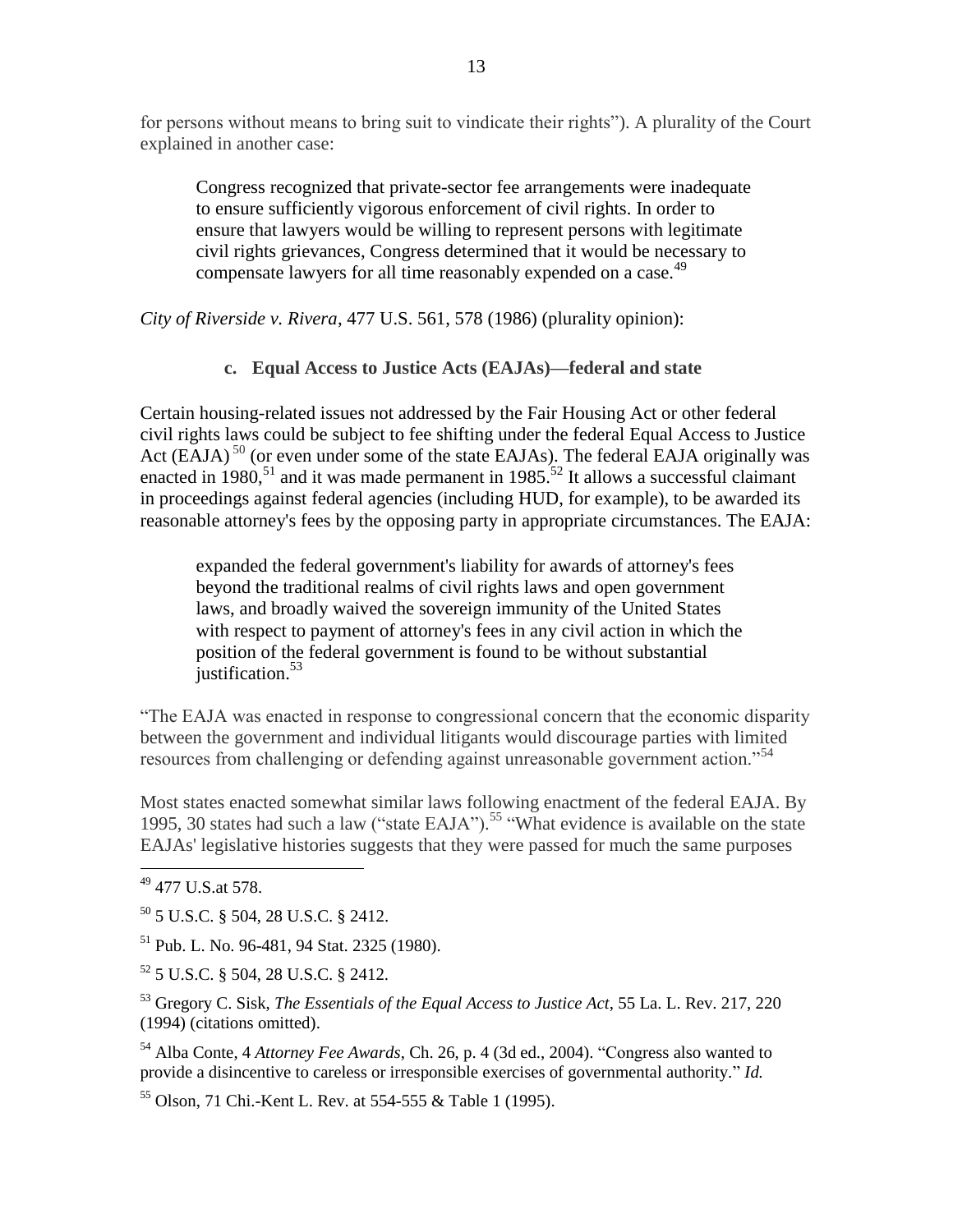as the federal EAJA."<sup>56</sup> The federal EAJA has proven to be widely popular with private groups across the political spectrum,<sup>57</sup>

#### **d. Religious Land Use and Institutionalized Persons Act of 2000 (RLUIPA)**<sup>58</sup>

RLUIPA generally prohibits a "land use regulation" that substantially burdens religious exercise, or that treats a religious assembly or institution on less than equal terms with a non-religious assembly or institution.<sup>59</sup> The statute defines "land use regulation" generally as a "zoning or landmarking law" (or the application of such a law), that restricts the use or development of land, or of a building on it, for religious purposes.<sup>60</sup> A lawsuit for violation may be brought either in state or federal court, by a party that has a present property interest regarding the land or a right to acquire such an interest.<sup>61</sup>

<sup>56</sup> Olson, 71 Chi.-Kent L. Rev. at 555.

 $\overline{a}$ 

Several states' legislative findings are taken almost verbatim from their federal counterpart, to the effect that certain parties (they vary on who this is) "may be deterred from seeking review of or defending against unreasonable [or "substantially unjustified"] governmental action because of the expense involved in securing the vindication of their rights."

Olson, 71 Chi.-Kent L. Rev. at 556 and n.44 (citing six such states' legislative findings).

<sup>57</sup> *See generally, e.g.,* Olson, 71 Chi.-Kent L. Rev. at 555:

research on the legislative history of the federal EAJA found that it was a product of the deregulatory climate of the early 1980s, passed largely at the instigation of small businesses to help them defend themselves against allegedly unreasonable government regulation. . . . By the time the law was permanently reauthorized in 1985, however, liberal groups joined the small business lobbyists in support because they had learned it could be useful for them, too.

However, regarding the state EAJA's, Olson's 1995 article concluded.: "As measured by actual use rather than the features of the statutes, at best only half of EAJA claimants in any state receive a fee award, and the national average is merely 27%." Olson, 71 Chi.-Kent L. Rev. at 580.

<sup>58</sup> 42 U.S.C. § 2000cc.

 $59$  42 U.S.C. § 2000cc(a) & (b).

 $^{60}$  42 U.S.C. § 2000cc-5(5) (that limits or restricts a claimant's use or development of land (including a structure affixed to land), if the claimant has an ownership, leasehold, easement, servitude, or other property interest in the regulated land or a contract or option to acquire such an interest.)

<sup>61</sup> 42 U.S.C. §§ 2000cc-2, -5. To contest an alleged exclusionary land use regulation under RLUIPA, a claimant must have a property interest in the regulated land, or a contract or option to acquire such an interest. 42 U.S.C. § 2000cc-5(5)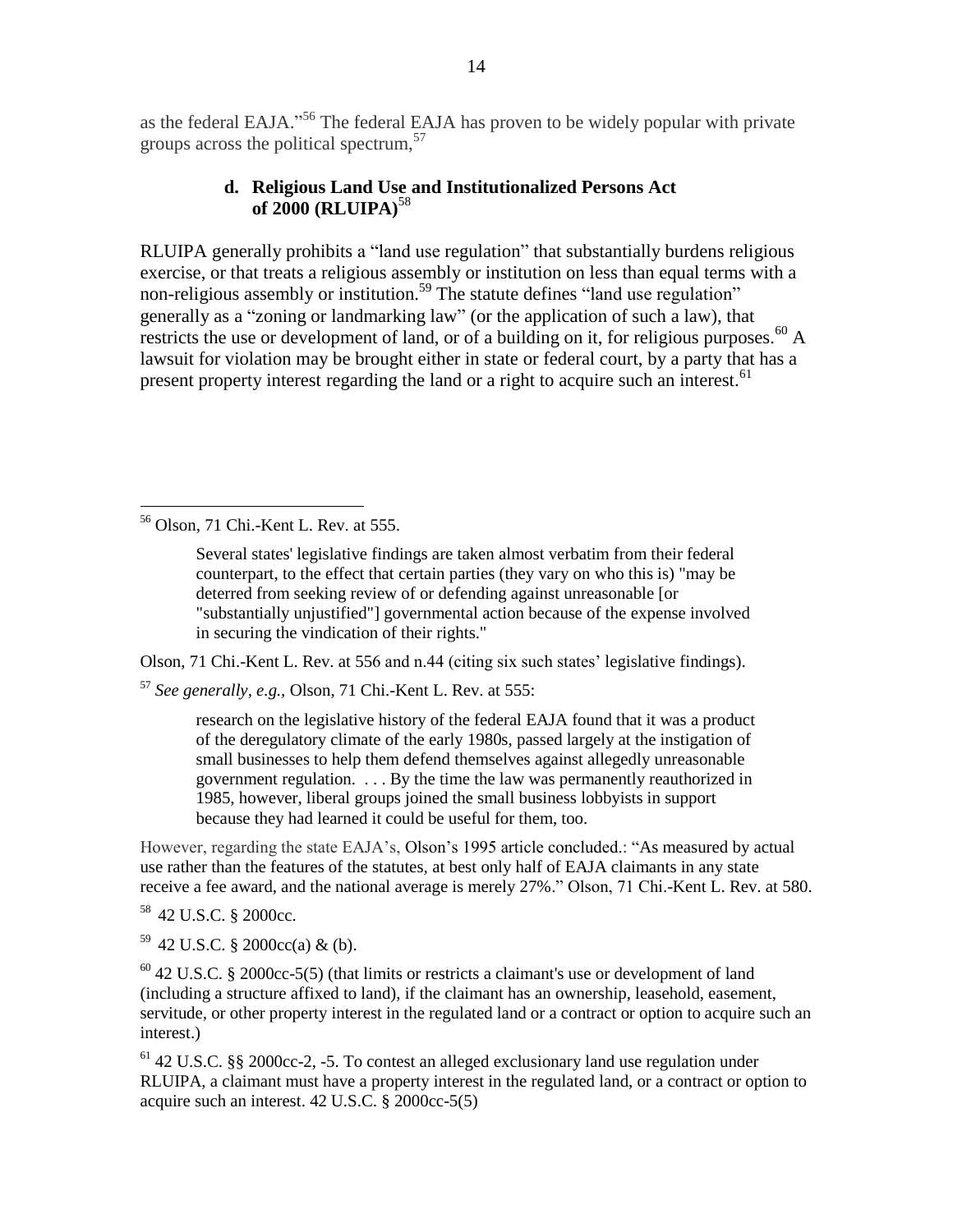The fee-shifting provision applicable to RLUIPA is in CRAFA, discussed above.<sup>62</sup> Commentators who view RLUIPA favorably, as well as those who view it unfavorably, generally conclude that:

- The statute has substantially increased the leverage of people who claim that exclusionary zoning has interfered with their religiously-motivated land use projects; and
- Reimbursement of the full costs unavoidably incurred by proven victims of exclusionary zoning is a key to increasing their leverage.

There have been many multi-million dollar reimbursement awards under RLUIPA. For example:

- Bridgewater Township, New Jersey, settled protracted litigation with leaders of a proposed mosque in 2014, by agreeing to pay a total of \$7.75 million—consisting of \$5 million for alleged damages, costs and attorney's fees, plus \$2.75 million to pay for a site for the mosque.<sup>63</sup>
- The Village of Mamaroneck, New York, was ordered to pay the claimants \$4.75 million in damages, including over \$3 million in attorney's fees, by the Second Circuit U.S. Court of Appeals (2008). <sup>64</sup>
- In *Rocky Mountain Christian Church v. Comm'rs of Boulder County, Colorado*, The U.S. Supreme Court's denial of Boulder's petition for certiorari left the County "to pay \$1.5 million in legal fees for the Church, not to mention their own costs of seven years of litigation in this matter." <sup>65</sup>

For further information about fee-shifting under RLUIPA, please click on EHI's website article: [MAKING CHALLENGES TO EXCLUSIONARY HOUSING PRACTICES](https://www.equitablehousing.org/images/PDFs/PDFs--2018-/Affording_challenges_to_XHPs-RLUIPA-example.EHI-6-2018.pdf)  [FEASIBLE: THE RLUIPA EXPERIENCE.](https://www.equitablehousing.org/images/PDFs/PDFs--2018-/Affording_challenges_to_XHPs-RLUIPA-example.EHI-6-2018.pdf)

 $62$  The key part of that provision regarding RLUIPA is that:

In any action or proceeding to enforce a provision of . . . *the Religious Land Use and Institutionalized Persons Act of 2000*, . . . the court, in its discretion, may allow the *prevailing party, other than the United States, a reasonable attorney's fee as part of the costs,* . . . .

 $63$  Mike Deak, Bridgewater, mosque settlement reaches \$7.75 million, MyCentralNJ, Dec. 2, 2014.

<sup>64</sup> *See generally* New York Zoning and Municipal Law Blog, Jan. 15, 2008. The underlying case was *Westchester Day School v. Village of Mamaroneck*, 504 F.3d 338, 352 (2d Cir. 2007) (noting the "arbitrary blindness to the facts" exhibited by village officials).

<sup>65</sup> Patricia Salkin, *US Supreme Court Denies Cert in Colorado RLUIPA Case*, Law of the Land blog, posted at: [https://lawoftheland.wordpress.com/2011/01/10/us-supreme-court-denies-cert-in](https://lawoftheland.wordpress.com/2011/01/10/us-supreme-court-denies-cert-in-colorado-rluipa-case/)[colorado-rluipa-case/.](https://lawoftheland.wordpress.com/2011/01/10/us-supreme-court-denies-cert-in-colorado-rluipa-case/)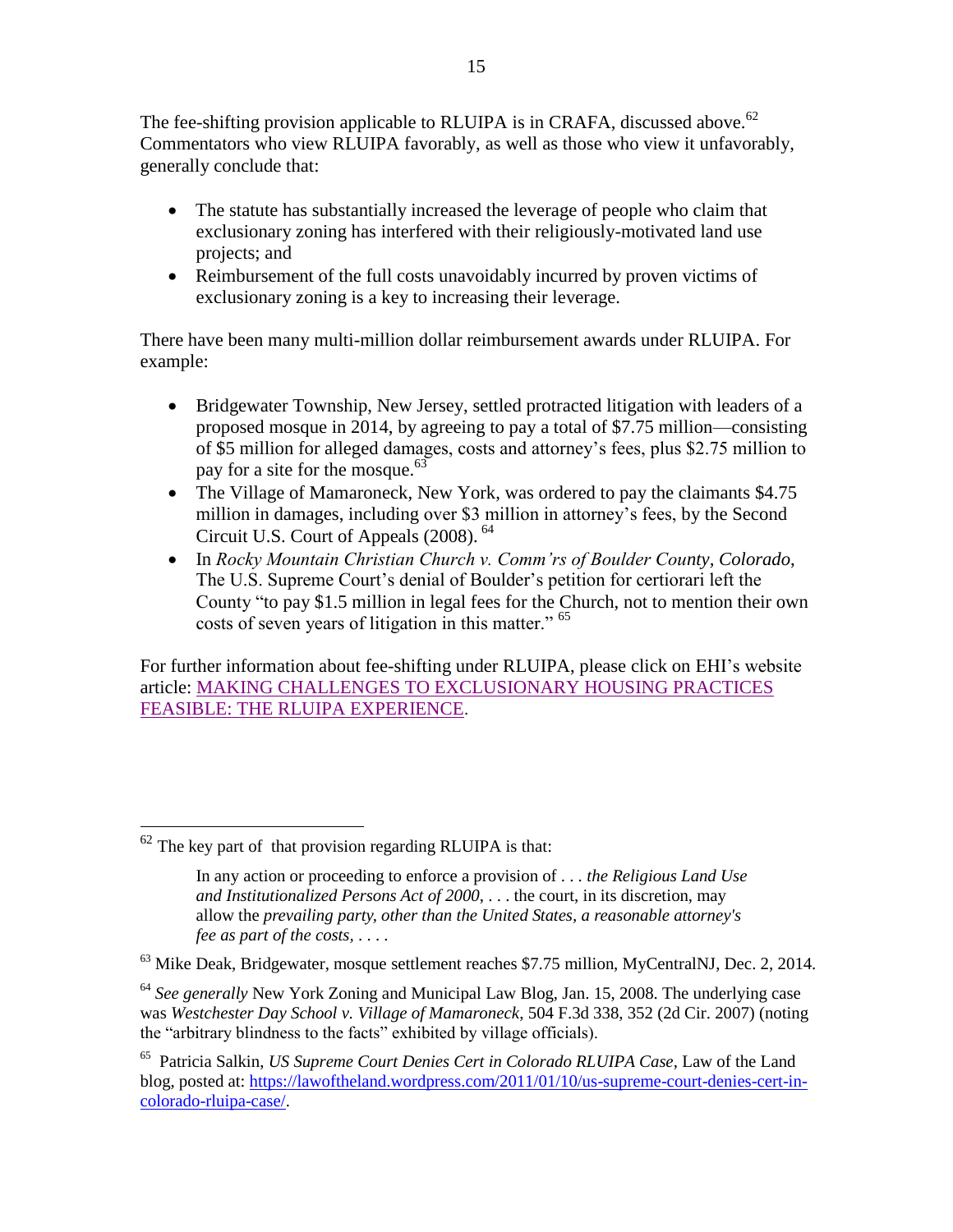### **6. Financial barriers to low- and moderate-income Americans overcoming exclusionary housing practices generally**

The cases just mentioned show how enormous the litigation costs can be, in order to defend one's rights against exclusionary zoning.<sup>66</sup> We are not aware of any statute, state or federal, that authorizes substantial cost reimbursement to successful claimants in cases involving exclusionary housing practices, except where they violate a civil rights statute, such as the federal Fair Housing Act.

As discussed, the Fair Housing Act authorizes fee-shifting where an exclusionary housing practice has a demonstrable, "disparate impact" on members of a racial minority, or on a group or individual in another protected category. Maximum use should be made of that statute when it is available.

However, the Fair Housing Act is not designed to solve the general problem of economically exclusionary housing practices, and it has not had that effect—as the major increase in residential segregation by income level, discussed above, illustrates. The emerging consensus on exclusionary housing practices recognizes that the adverse effects of those barriers on low- and moderate-income Americans are so serious that broad-based reforms of zoning and land use regulations are needed.

Unless low- and moderate-income Americans have effective access to the courts to reverse denials of reasonable housing opportunities by those practices generally, the problems they cause likely will continue to increase. Clearly, effective access to the courts for those people includes the prospect of recovering the often enormous expenses required to overcome those exclusionary practices.

Effective access to the courts, for low- and moderate-income victims of exclusionary, governmental housing practices depends on other laws, too, such as those regarding standing to sue. Those issues are beyond the scope of this article.<sup>67</sup>

<sup>66</sup> *See generally, e.g.,* Larry J. Smith, ed., *How to Litigate a Land Use Case*, American Bar Assoc., Section of State and Local Government Law (2000). As Smith explains, exclusionary zoning litigation, and other cases involving exclusionary housing practices, can be quite protracted. Extensive proceedings before local officials may be followed by the filing and trial of complex lawsuits—usually with the losing party seeking reversal in an appellate court.

 $67$ Traditionally, legal standing to sue over a zoning issue has been restricted to current residents and owners of nearby land. *See generally, e.g.,* Eric D. Kelly, gen'l ed., 1 Zoning and Land Use Controls § 3.02[3][a] (June 2019). However, where exclusionary zoning has a "disparate impact" on members of protected minority groups, they have standing to sue under the federal Fair Housing Act. *Texas Dept. of Housing and Community Affairs v. Inclusive Communities Project (ICP)*, 135 S.Ct. 2507 (2015).

Also "Increasingly, the state courts have recognized the right of racial minorities and the economically disadvantaged, including those not residing within the subject municipality, to contest allegedly exclusionary zoning ordinances as being violative of their constitutional and statutory rights." 1 Zoning and Land Use Controls § 3.02[3][d][i], citing, *inter alia, Stocks v. City of Irvine*, 170 Cal. Rptr. 724 (1981); *Urban League of Greater New Brunswick v. Mayor of*